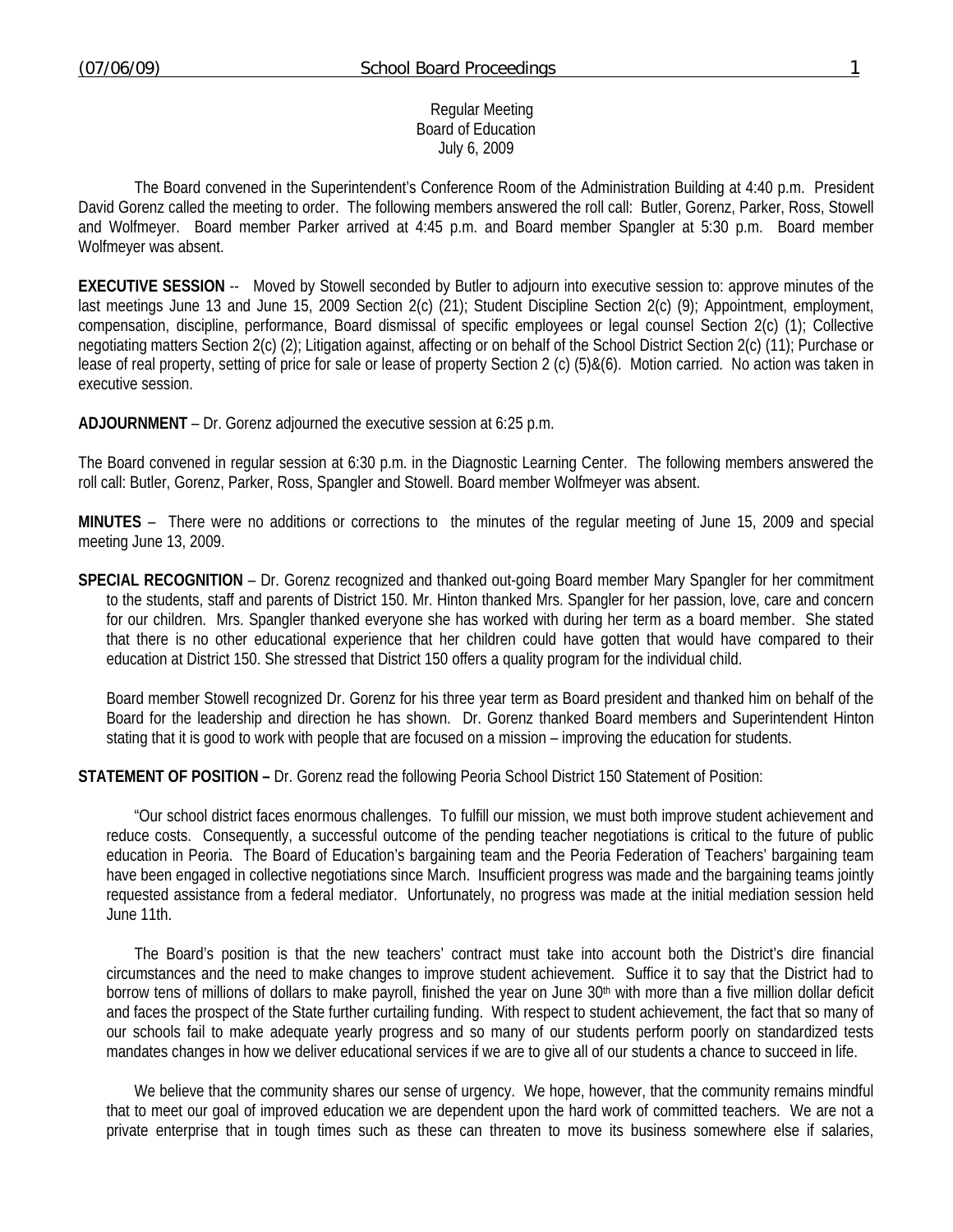### 2 School Board Proceedings\_\_ (07/06/09)\_

insurance benefits and pension contributions are not slashed. In fact, the Board's current bargaining position would allow each teacher next year to receive the same base salary that teacher received this past year. Teachers would also receive the same amount of additional pay for coaching and sponsoring other extra curricular activities as received last year. Under its pending proposal, the Board's contribution toward insurance cost made on behalf of its teachers is expected to cover 100% of the insurance premium for its teachers and their dependents. Further, pursuant to its offer, the Board would continue to pay on behalf of each of its teachers 100% of the teacher's required contribution to the Teachers Retirement System.

While assuring that our teachers' basic compensation package remains competitive with their neighboring teachers, we must continue to seek cost savings in other areas that impact our teachers. We have, for instance, asked for a reprieve from the obligation to pay the tuition cost for our teachers choosing to take additional college courses. We must insist upon possessing the administrative prerogative and operational flexibility necessary to implement changes designed to make teachers more effective and students better served. As an example, we have asked to extend the teacher's six and one half hour contract work day, knowing that most of our teachers already work more than the contract minimum.

We look forward to further bargaining that takes into account the challenges facing this District. Given the public interest in the pending negotiations, the District will from time to time furnish additional information as necessary to avoid any misconception about the District's bargaining position."

**ADJOURNEMENT –** Moved by Spangler, seconded by Stowell to adjourn the regular meeting sine die.

 Julia A. Cramer, Board Secretary

ATTEST:

David L. Gorenz Board President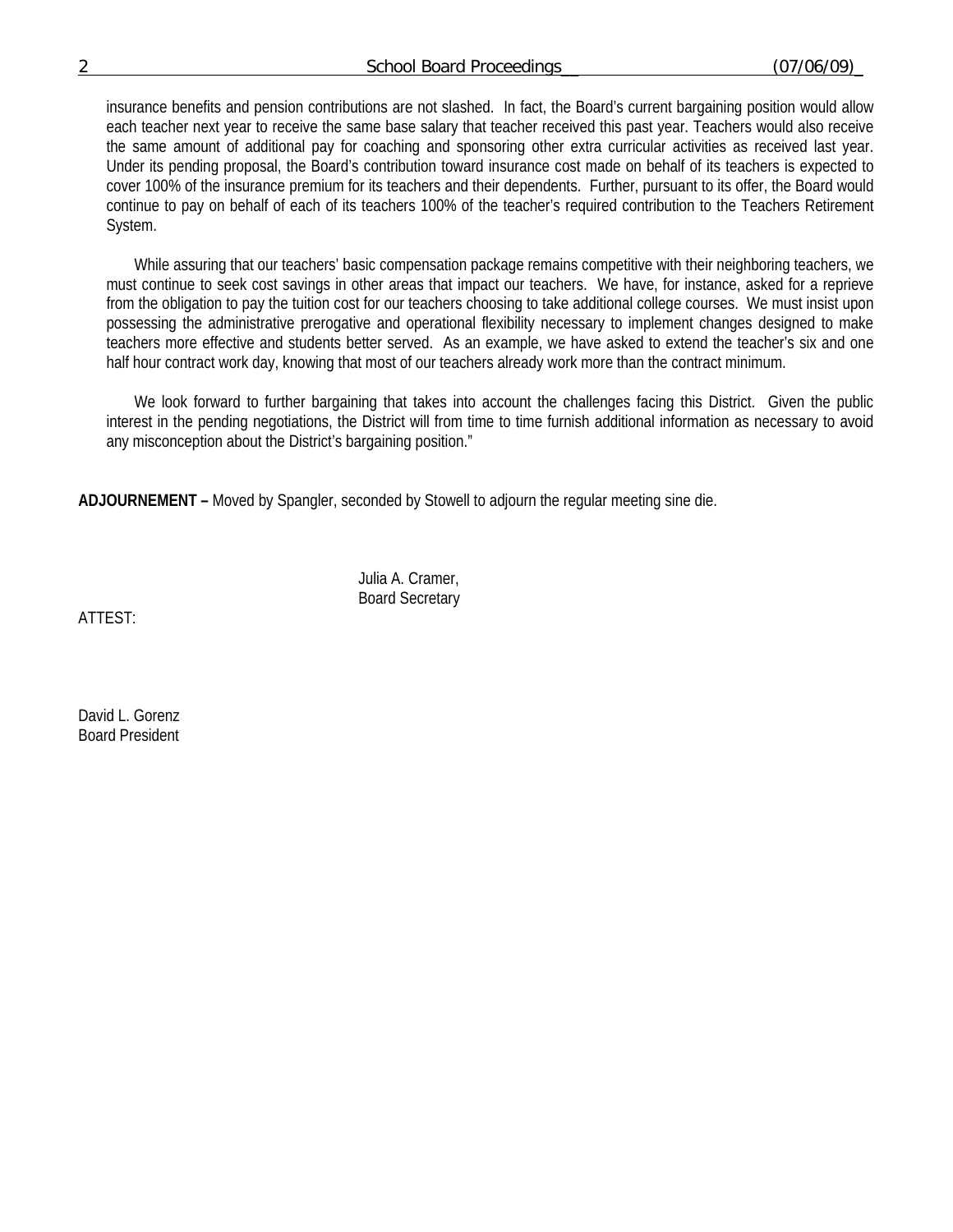Reorganization Meeting Board of Education July 6, 2009

 The Board convened in the Conference Room of the Diagnostic Learning Center for the purpose of reorganizing for the 2009-2010 school year. President David Gorenz called the meeting to order.

**ELECTION OF CHAIRMAN PRO-TEM** – Moved by Stowell, seconded by Butler that David Gorenz be nominated as Chairman Pro-Tem. There being no further nominations, the nominations were closed.

On roll call, 6 ayes. Motion carried.

- **RECOGNITION OF ELECTED BOARD MEMBER** Laura Petelle was recognized as the newly elected Board member from District 3. Board members read the Board Member Oath of Office. Dr. Gorenz welcomed Ms. Petelle to the Board of Education. Ms. Petelle thanked Board members and staff for their help while she was running for office and after her election. She stated that she looks forward to working with everyone to make a better school district and a better Peoria.
- **ADOPTION OF BOARD AGREEMENT ON THE FOCUS OF THE WORK OF THE BOARD & CODE OF CONDUCT** Moved by Parker, seconded by Spangler that the Board of Education adopt for 2009-2010 the Peoria Public Schools Board Agreement on the Focus of the Work of the Board and the Code of Conduct.

On roll call, 6 ayes. Motion carried.

**ELECTION OF SECRETARY PRO-TEM** – Moved by Parker, seconded by Stowell that Julia A. Cramer be nominated as Secretary Pro-Tem. There being no further nominations, the nominations were closed.

On roll call, 6 ayes. Motion carried.

- **ROLL CALL** The following members answered the roll call: Butler, Gorenz, Parker, Petelle, Ross and Stowell. Board member Wolfmeyer was absent.
- **ADOPTION OF RULES AND POLICIES OF THE NEW BOARD** Moved by Spangler, seconded by Parker that the rules and policies of the immediate past Board be the rules and policies of the new Board.

On roll call, 6 ayes. Motion carried.

**MOTION TO SUSPEND BOARD POLICY** – Moved by Stowell, seconded by Parker that Board Policy be suspended for this meeting and the Presentation by Audience on Action Items and Presentation by Audience be merged into one speaking time.

Dr. Gorenz commented that the change to board policy did not limit the number of people who could speak, or the length of time for one topic. The change limited people to speaking only once.

On roll call, 6 ayes. Motion carried.

**PRESENTATION BY AUDIENCE** – Terry Knapp, 922 W. Wilshire Dr. Mr. Knapp shared is concern that the opening of a Charter School would be a "union busting" tactic. He also stated that the District needs to get rid of the Edison program.

 Beth Crider-Olcott, 1411 Grandridge Dr., Dunlap, IL. Stated her concern that school begins at Valeska Hinton Early Childhood Center on July 20 and there is no principal in place.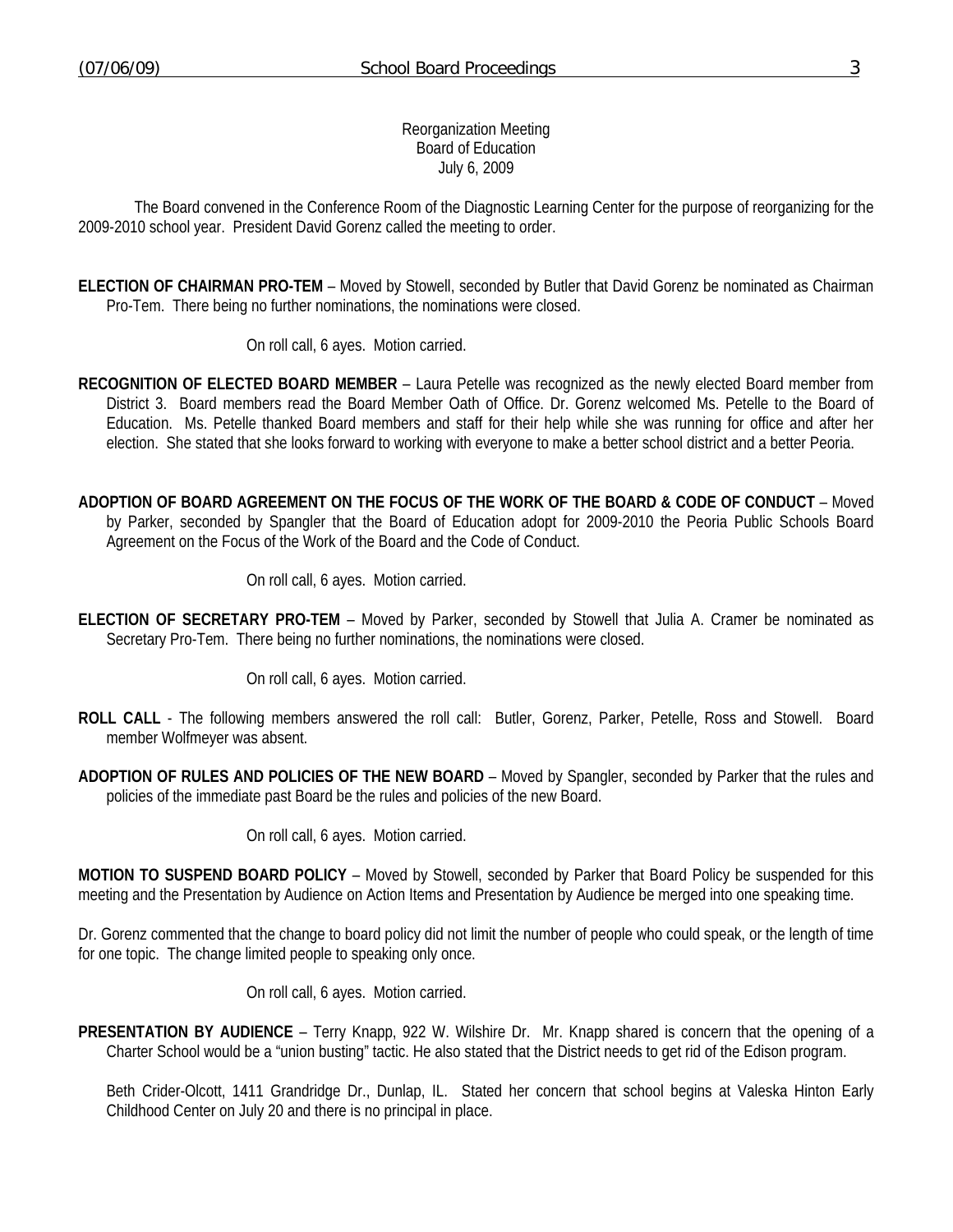| 4 | <b>Board Proceedings</b><br>School | (07/06/09) |
|---|------------------------------------|------------|
|   |                                    |            |

 Sharon Crews, 2215 W. Callender Ave., spoke to the article in the Peoria Journal Star regarding Manual High School and their attendance rate. She reported that her FOIA showed that 264 Manual High School students missed more than 11 days of school while the newspaper article stated that the attendance rate was 91%. She also stated that the graduation rates may be higher, but students should be held to higher standards and attendance should be a part of graduation requirements.

 Bob Darling, 230 E. High Point, stated his concern that teachers and parents were not asked to be on the steering committee for the proposed charter school. He also stated that he did not know that bargaining was going to occur at this board meeting.

 Julie Vyncke, 111 S. Montana, Morton, IL, stated her concern that the Board of Education makes decisions without the input of teachers and that teachers are willing to work with the Board. She stated that initiatives are put in place, not evaluated and then evaporate.

 Don Jackson, 1123 W. Teton, stated that he is president of the Peoria and Illinois chapters of the NAACP. Mr. Jackson urged the Board of Education to vote for Martha Ross for president. He also stated that he feels the district should focus on the schools they have and not close school on the south side.

 Bryan Devine, 1917 E. Knox, asked that administration come to the school recommended for closure the first day of school to tell students their school will be closed, he did not feel that should be the responsibility of school administrators. Mr. Devine does not feel there is a need for a charter school, Woodruff High School offers many technology courses and dual credit courses.

 Lynn Anderson-Loy, 3304 N. Biltmore, stated her concern that there will be no consumables for Open Court this year. She also stated that the district needs to provide professional development and should allow reimbursement for college courses.

 General Parker, 2010 N. Bigelow, stated his concern that the Board does not used citizens as effectively as they could. Mr. Parker stated his support for Martha Ross for President. He also asked that vendors be allowed to make presentations to the district.

**ELECTION OF OFFICERS – PRESIDENT** - The name of Martha Ross was presented by Mrs. Parker and the name of Debbie Wolfmeyer was presented by Mr. Stowell as the nominees for President of the Board of Education for the 2009-2010 year. The chair asked for other nominations from the floor. There were no further nominations and the Chair declared nominations for the office of president closed. Members were informed that because there were two nominations for President of the Board of Education for the 2009-2010 school year, members would vote by naming the individual they supported as President.

> On roll call, for Wolfmeyer: Gorenz, Stowell and Butler For Ross: Petelle, Parker and Ross.

Consensus was to conduct the election again at the July 20, 2009 meeting.

**ELECTION OF OFFICERS – VICE PRESIDENT** – The name of Linda Butler was presented by Mr. Stowell and the name of Rachael Parker was presented by Martha Ross as the nominees for Vice President of the Board of Education. The chair asked for other nominations from the floor. There were no further nominations and the chair declared nominations for the office of vice president closed.

Members were informed that because there were two nominations for Vice President of the Board of Education for the 2009-2010 school year, members would vote by naming the individual they supported as President.

> On roll call, for Butler: Gorenz, Stowell and Butler For Parker: Petelle, Parker and Ross.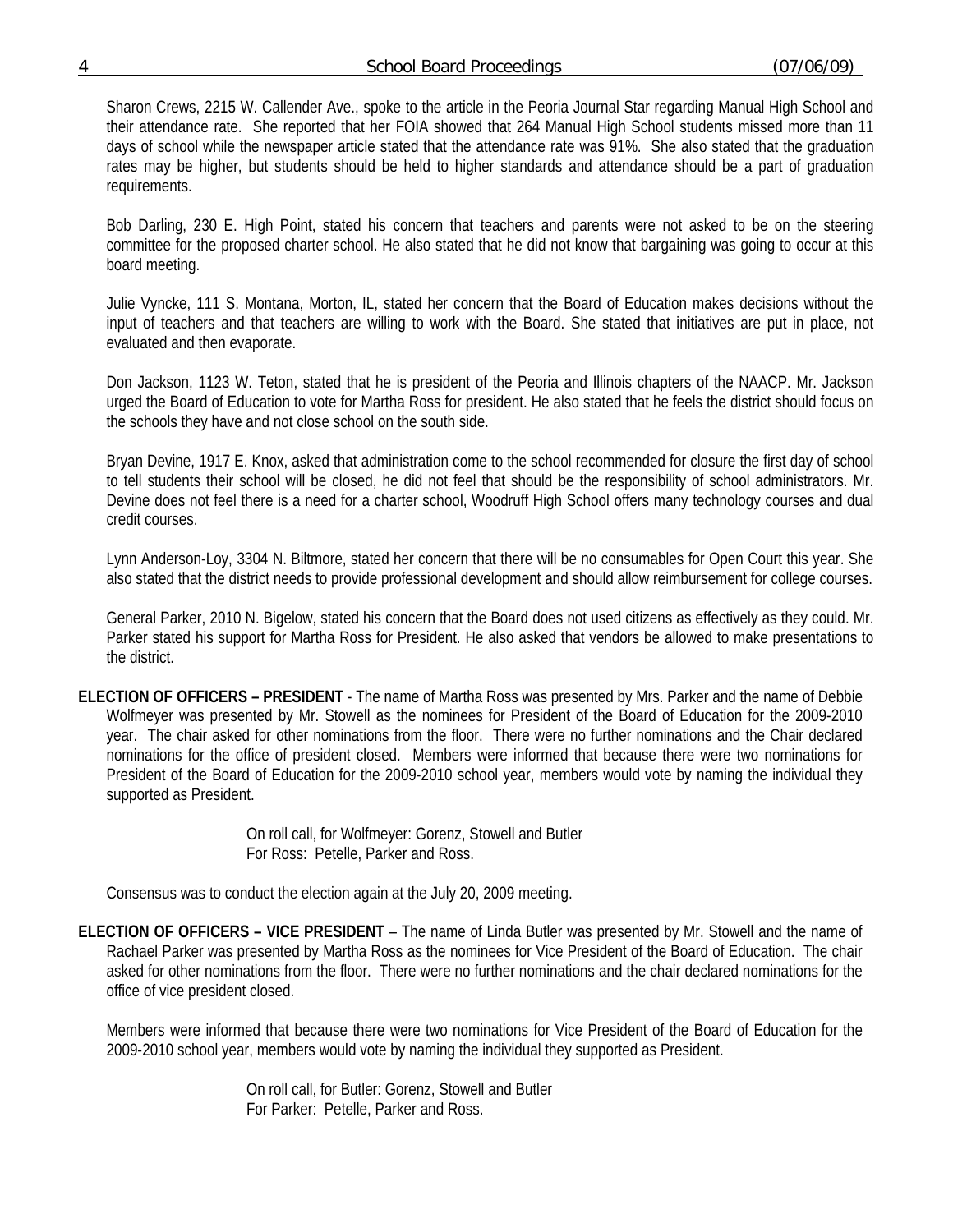Consensus was to conduct the election again at the July 20, 2009 meeting

**APPOINTMENT OF SECRETARY, ASSISTANT SECRETARY AND TREASURER FOR THE 2009-2010 SCHOOL YEAR**. Moved by Stowell, seconded by Butler that Julia A. Cramer be appointed Secretary of the Board of Education, that Deborah L. Sullivan be appointed Assistant Secretary, that Pamela S. Schau be appointed Treasurer and that the firm of Kavanagh, Scully, Sudow, White and Frederick, P.C. be appointed as attorneys for the 2009-2010 school year.

On roll call, 6 ayes. Motion carried.

### **CONSENT AGENDA –**

ADOPTION OF CONSENT CALENDAR -- Moved by Parker, seconded by Stowell adoption of the consent calendar.

On roll call, 6 ayes. Motion carried.

GIFTS TO SCHOOL DISTRICT – Moved by Parker, seconded by Stowell, that the following donations be accepted and letters of appreciation sent to the donors.

> 2 pianos, valued by the donor at \$1,000.00 donated by the United Disciple Christian Church to Calvin Coolidge Middle school

\$300.00 donated to Charter Oak Primary School for general school use by Samer & Sheila Sader

Computer for school use, valued by the donor at \$200.00 donated by Myrna Ghantous Badawi to Charter Oak Primary School

Vegetable seeds for the Community Garden Project, valued by the donor at \$11.46, donated by Kelly Seed and Hardware to Roosevelt Magnet School

\$1,000.00 for the Fire Fund donated by WalMart on University to Thomas Jefferson Primary School

Smart Board, valued by the donor at \$1,698.00, donated to Thomas Jefferson Primary School by their PTO

Books for the library, valued by the donor at \$30.00, donated by the Dylan Davis Family to Woodrow Wilson Primary School

Books for the library, valued by the donor at \$65.00, donated by Carol Main to Woodrow Wilson Primary School

\$800.00 for the AR web-based reading program donated by Illinois Mutual Insurance Company to Woodrow Wilson Primary School

\$150.00 for the AR web-based reading program donated by Members of Local 649 to Woodrow Wilson Primary School

Photography session as a prize for the visual art exhibition, valued by the donor at \$250.00, donated by Morel Mushroom Murals and Photography to Peoria Public Schools District 150

Seven 4 row x 15' aluminum stands for seating donated to Richwoods High School by a school athletic Fund raiser valued at \$10,165.00.

On roll call, 6 ayes. Motion carried.

PAYMENT OF BILLS -- Moved by Parker, seconded by Stowell approval of the payment of the following bills. Chart #1 is for bills through June 30, 2009. Chart #2 is for bills July 1, 2009 through July 6, 2009.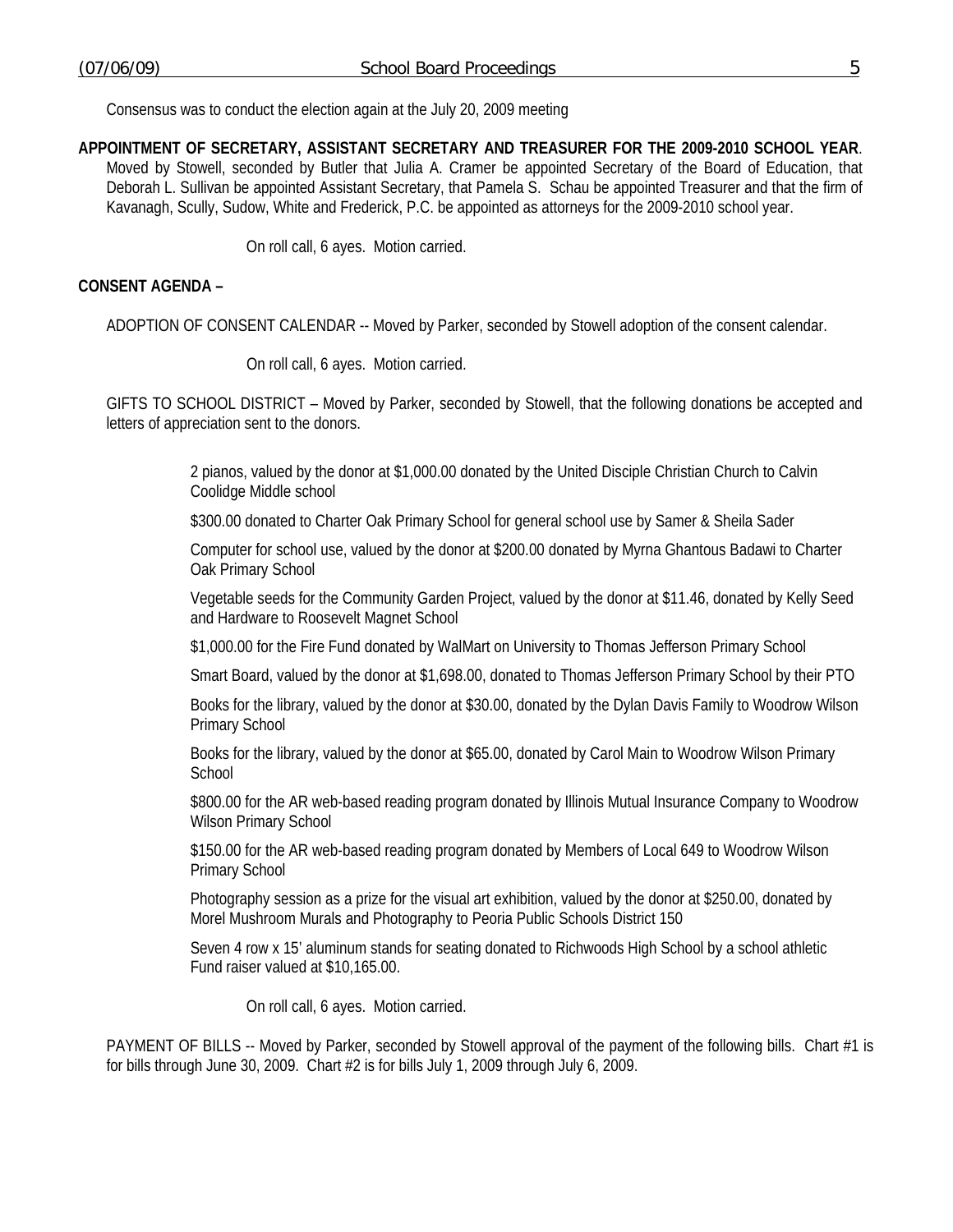| 6 |             | School Board Proceedings            | (07/06/09)       |            |                |              |  |
|---|-------------|-------------------------------------|------------------|------------|----------------|--------------|--|
|   | <b>FUND</b> | <b>DESCRIPTION</b>                  | <b>BAL.SHEET</b> | <b>REV</b> | <b>EXPENSE</b> | <b>TOTAL</b> |  |
|   | 10          | EDUCATIONAL FUND                    | \$11,340.00      |            | \$479,539.26   | \$490,879.26 |  |
|   | 20          | <b>OPERATIONS, BLDG &amp; MAINT</b> |                  |            | \$10,188.47    | \$10,188.47  |  |
|   | 40          | <b>TRANSPORTATION</b>               |                  |            |                |              |  |
|   | 60          | CAPITAL PROJECTS                    |                  |            | \$26,774.00    | \$26,774.00  |  |
|   | 90          | CAPITAL IMPROVEMENTS                |                  |            | \$24,488.00    | \$24,488.00  |  |
|   | 95          | MID CENTRAL ASSOCIATION             |                  |            |                |              |  |
|   | 99          | PPS ADMIN OUTREACH PROG             |                  |            | \$645.94       | \$645.94     |  |
|   |             |                                     |                  |            | \$541,635.67   | \$552,975.67 |  |
|   |             |                                     |                  |            |                |              |  |
|   | <b>FUND</b> | <b>DESCRIPTION</b>                  | <b>BAL.SHEET</b> | <b>REV</b> | <b>EXPENSE</b> | <b>TOTAL</b> |  |
|   | 10          | EDUCATIONAL FUND                    | \$8,345.00       |            | \$379,556.45   | \$387,901.45 |  |
|   | 20          | <b>OPERATIONS, BLDG &amp; MAINT</b> |                  |            | \$63,591.06    | \$63,591.06  |  |
|   | 40          | <b>TRANSPORTATION</b>               |                  |            | \$100,229.87   | \$100,229.87 |  |
|   | 60          | CAPITAL PROJECTS                    |                  |            | \$19,463.85    | \$19,463.85  |  |
|   | 90          | CAPITAL IMPROVEMENTS                |                  |            | \$97,255.05    | \$97,255.05  |  |
|   | 95          | MID CENTRAL ASSOCIATION             |                  |            | \$14,439.38    | \$14,439.38  |  |
|   | 99          | PPS ADMIN OUTREACH PROG             |                  |            | \$1,223.28     | \$1,223.28   |  |
|   |             |                                     |                  |            | \$675,758.94   | \$684,103.94 |  |

On roll call, 6 ayes. Motion carried.

CONSIDERATION OF BIDS – Moved by Parker, seconded by Stowell approval of the following bids.

#### Custodial – Hand Soap

Request for bid was sent to 13 vendors. Three vendors returned "No bid". It was decided to choose Bid 2 vs. Bid 1 for installation of dispensers by District employees. Four vendors returned bids as follows:

|                      | Estimated 1000 bags (1000 ml.) soap and dispensers |
|----------------------|----------------------------------------------------|
| <b>Kaeb Sanitary</b> | \$2,970                                            |
| Amsan                | \$4,470                                            |
| Unifirst             | \$6.360                                            |
| Sunrise Supply       | \$8,290                                            |
|                      |                                                    |

The above bids were opened on Thursday, June 18, 2009, at 1:30 pm by Julie Cramer and Debbie Brown. It is recommended to award the bid in the amount of \$2,970 to Kaeb Sanitary Supply.

This bid will be charged to Buildings & Grounds.

On roll call, 6 ayes. Motion carried.

HUMAN RESOURCE REPORT -- Moved by Parker, seconded by Stowell approval of the following human resource report as presented by the administration.

#### **Certified Personnel**  Appointments

Teacher – Full Time Brackney, Charley 08/24/09 Teacher Pink Slips Recall – Full Time Arya, Rachana **Mulcahey, Mary** Baer, Nicole **Contract Contract Contract Contract Contract Contract Contract Contract Contract Contract Contract Contract Contract Contract Contract Contract Contract Contract Contract Contract Contract Contract Contract C** Bally, Laura<br>
Baumgardner, Joseph<br>
Prescott, Tracey Baumgardner, Joseph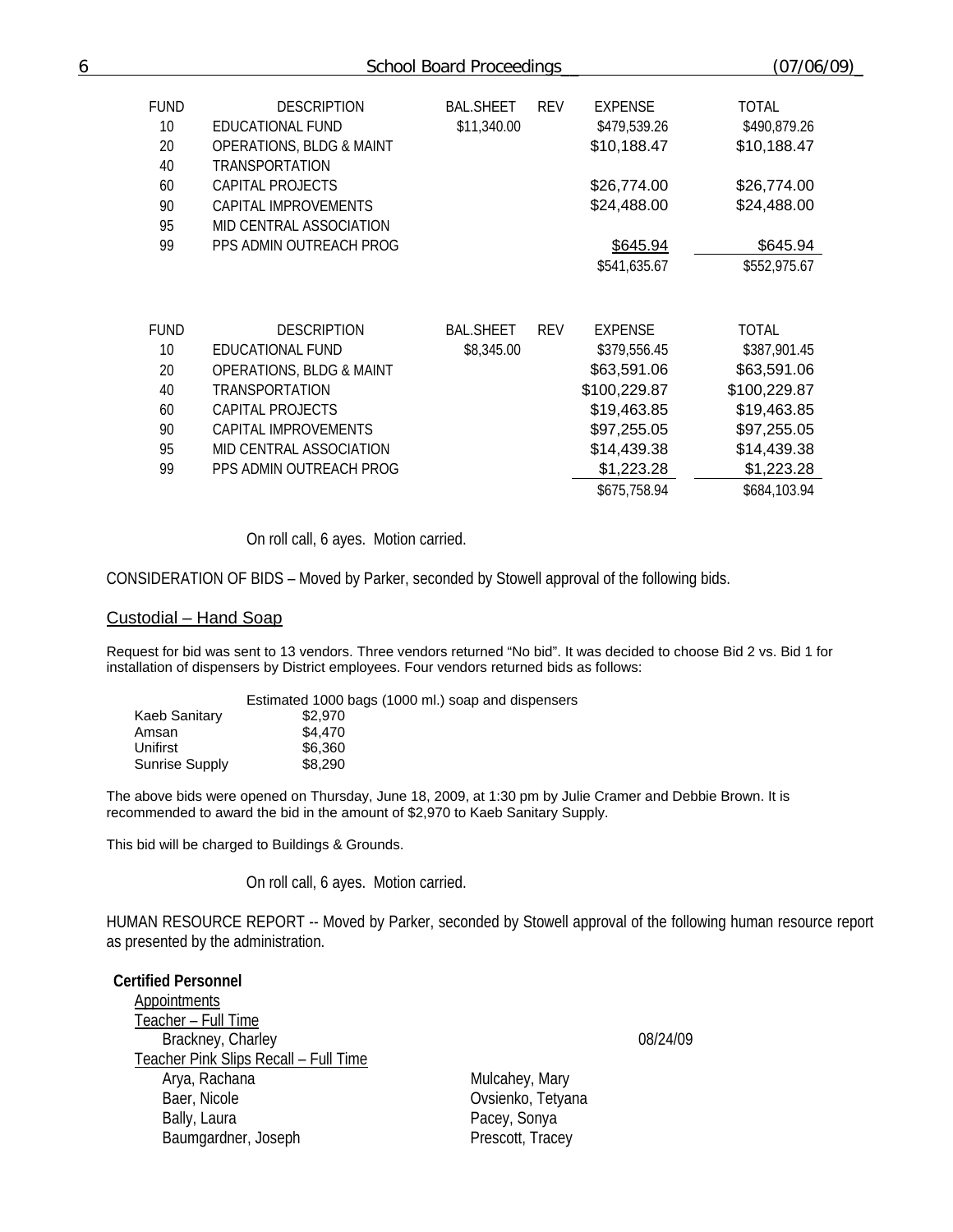| Bowlin, Shelly                                               | Reash, Amanda       |               |
|--------------------------------------------------------------|---------------------|---------------|
| Brubaker, Kyle                                               | Redington, Debra    |               |
| Clare, Natalie                                               | Rhoades, Geoff      |               |
| Deimal, Christianne                                          | Roper, Jeff         |               |
| DeWalt, Dante                                                | Sailer, Shannon     |               |
| Dunnett, Christine                                           | Seaman, Kelly       |               |
| Emara, Sahar                                                 | Schwieburg, McKenna |               |
| Fleming, Judy                                                | Smith, Brittany     |               |
| Flores, Jackie                                               | Soliday, Megan      |               |
| Garrett, Libby Caryl                                         | Steffen, Brett      |               |
| Garrison, Mindy                                              | Stonebock, Tom      |               |
| Glomb, Elizabeth                                             | Stover, Steve       |               |
| Goessman, Douglas                                            | Theobald, Carrie    |               |
| Gore, Scott                                                  | Thomas, Rhonda      |               |
| Grecksch, Megan                                              | Torres, Evynette    |               |
| Hausam, Nick                                                 | Waller, Elizabeth   |               |
| Heckman, Rachel                                              | Wheeler, Adelle     |               |
| Huley, Teneisha                                              | White, Brittany     |               |
| Hutson, Linsey                                               | Zevnik, Brad        |               |
| Jaeger, Mary Lou                                             | Zielinski, Angela   |               |
| Johnson, Michael                                             |                     |               |
| Khoury, Lamia                                                |                     |               |
| Lake, Katie                                                  |                     |               |
| Long, Carolyn                                                |                     |               |
| Lozano, Teresito                                             |                     |               |
| McCraith-Cardin, Erin                                        |                     |               |
| Meyer, Kurt                                                  |                     |               |
| Moll, Julie                                                  |                     |               |
| Counselor Pink Slips Recall - Full Time                      |                     |               |
| Booth, Derrick                                               |                     |               |
| Schmitt, Casey                                               |                     |               |
| Speech Pathologist Pink Slips Recall - Full Time             |                     |               |
| Venegoni, Mary                                               |                     |               |
| Resignations                                                 |                     |               |
| Administrative - Director of Human Resources                 |                     |               |
| Broderick, Thomas                                            |                     | 07-03-09      |
| Social Worker - Full Time                                    |                     |               |
| Huff, Melissa                                                |                     | 06-30-09      |
| Summer School                                                |                     |               |
| Dodds, Sharon                                                |                     | 06-17-09      |
| <b>Teachers - Special Education</b>                          |                     |               |
| Skrabek, Angela                                              |                     | 06-30-09      |
| Wagenbach, Jill                                              |                     | 06-30-09      |
| Retirements                                                  |                     |               |
| <b>Early Retirement Incentive Payment - Employee Portion</b> |                     |               |
| Sanfilip, Cheryl                                             |                     | 07-01-09      |
| Termination                                                  |                     |               |
| <b>Lack of Certification</b>                                 |                     |               |
| Jones, Richard                                               |                     | $6 - 30 - 09$ |
| <b>Non-Certified Personnel</b>                               |                     |               |
| <b>Appointments</b>                                          |                     |               |
| <b>Clerical Pink Slip Recall - Full Time (10 month)</b>      |                     |               |
| Rice, Rebecca                                                |                     |               |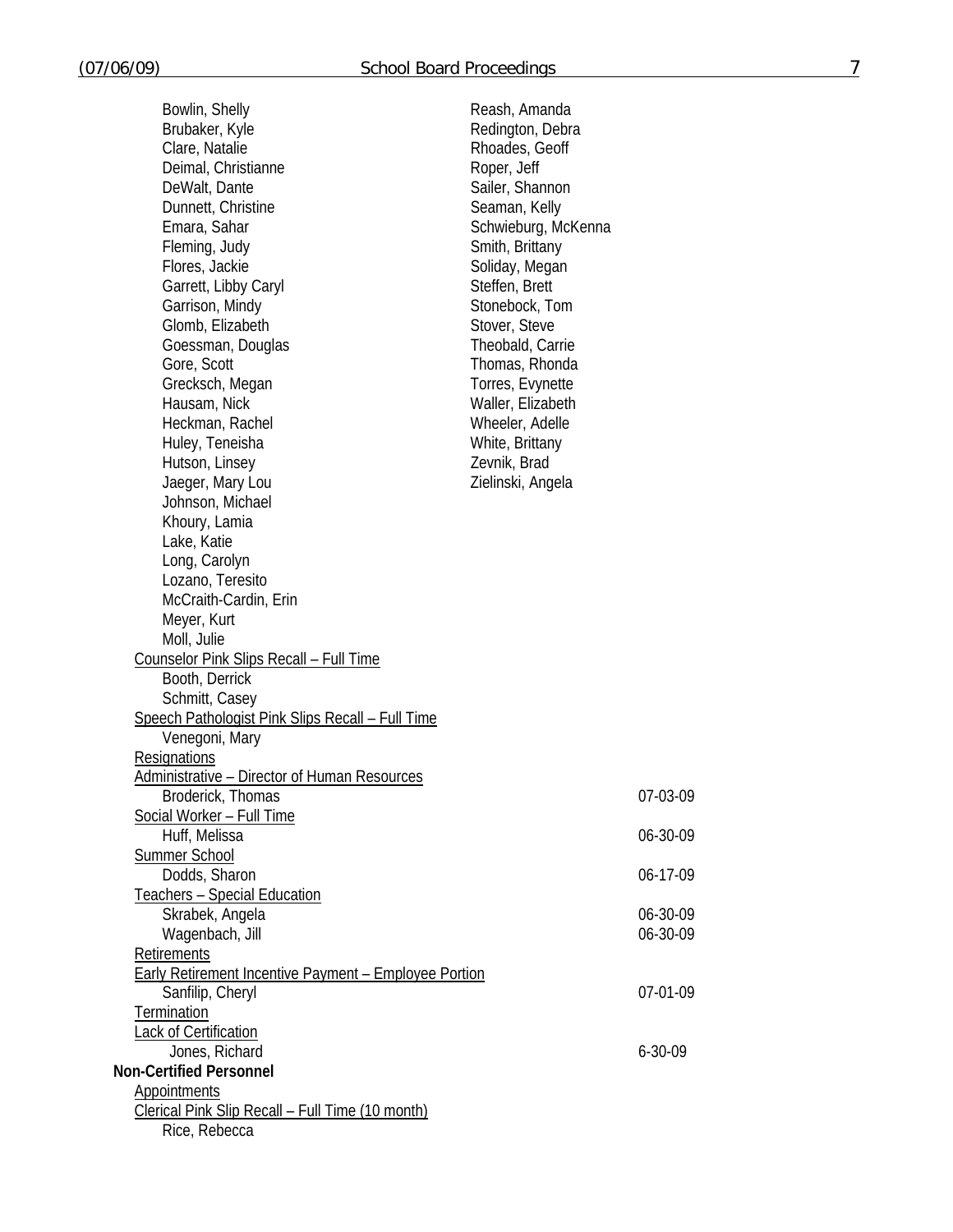| Home School Facilitator Pink Slip Recall - Full Time     |                   |
|----------------------------------------------------------|-------------------|
| Johnson, Mauri                                           |                   |
| <b>Confidential Secretary</b><br>Munstedt, Lisa          | 07-01-09          |
|                                                          |                   |
| <b>Transportation - Part Time</b><br>Salgado, Jaime      | 06-22-09          |
| <b>Summer School Work Personnel</b>                      |                   |
| Attendant                                                |                   |
| Armstrong, Kevin                                         | 06-29-09          |
| Branscumb, Tachayla                                      | 06-15-09          |
| Brown, Lamont                                            | 06-15-09          |
| Burch, Shawnese                                          | 06-15-09          |
| Cannon, Jessica                                          | 06-15-09          |
| Heffner, Shadai                                          | 06-15-09          |
| James, Jerreia                                           | 06-15-09          |
| Moore, Courtney                                          | 06-15-09          |
| Moore, Markarol                                          | 06-15-09          |
| Morris, Raquetta                                         | 06-15-09          |
| Salazar, Eleanor                                         | 06-15-09          |
| Scott, Kelissa                                           | 06-15-09          |
| Taylor, Dorion                                           | 06-15-09          |
| <b>Teacher Assistant</b>                                 |                   |
| Grant, Marie                                             |                   |
| <b>Summer PAS Camp</b>                                   |                   |
| Blake, Valarie                                           | 06-12 to 06-19-09 |
| Hangen, Debracca                                         | 06-12 to 06-19-09 |
| Hardimon, Sammie                                         | 06-12 to 06-19-09 |
| Millinger, Melissa                                       | 06-12 to 06-22-09 |
| Nunez, Sonya                                             | 06-12 to 06-19-09 |
| Resignations                                             |                   |
| Cafeteria - Part Time                                    |                   |
| Sturdivant, Patricia                                     | 06-30-09          |
| Custodial - Full Time                                    |                   |
| Rainey, Tiffany                                          | 06-18-09          |
| <b>Summer School</b>                                     |                   |
| Neasman, William                                         |                   |
| Transportation - Part Time                               |                   |
| Toombs, Shaneda                                          | 06-08-09          |
| <b>Positions Ended</b>                                   |                   |
| <b>Student Workers - Part Time (Temporary Positions)</b> |                   |
| Gumm, Emily                                              | 06-08-09          |
| Jackson, Moriah                                          | 06-08-09          |
| O'Neal, Brianna                                          | 06-08-09          |
| O'Neal, Jessie                                           | 06-08-09          |
| Termination                                              |                   |
| Cafeteria - Part Time                                    |                   |
| Lewis-Moore, Barbara                                     | 06-15-09          |
| Transportation - Part Time                               |                   |
| Favalora, Melissa                                        | 06-09-09          |
| Ortega, Arthur                                           | 06-09-09          |
| Mansfield, Joseph                                        | 06-04-09          |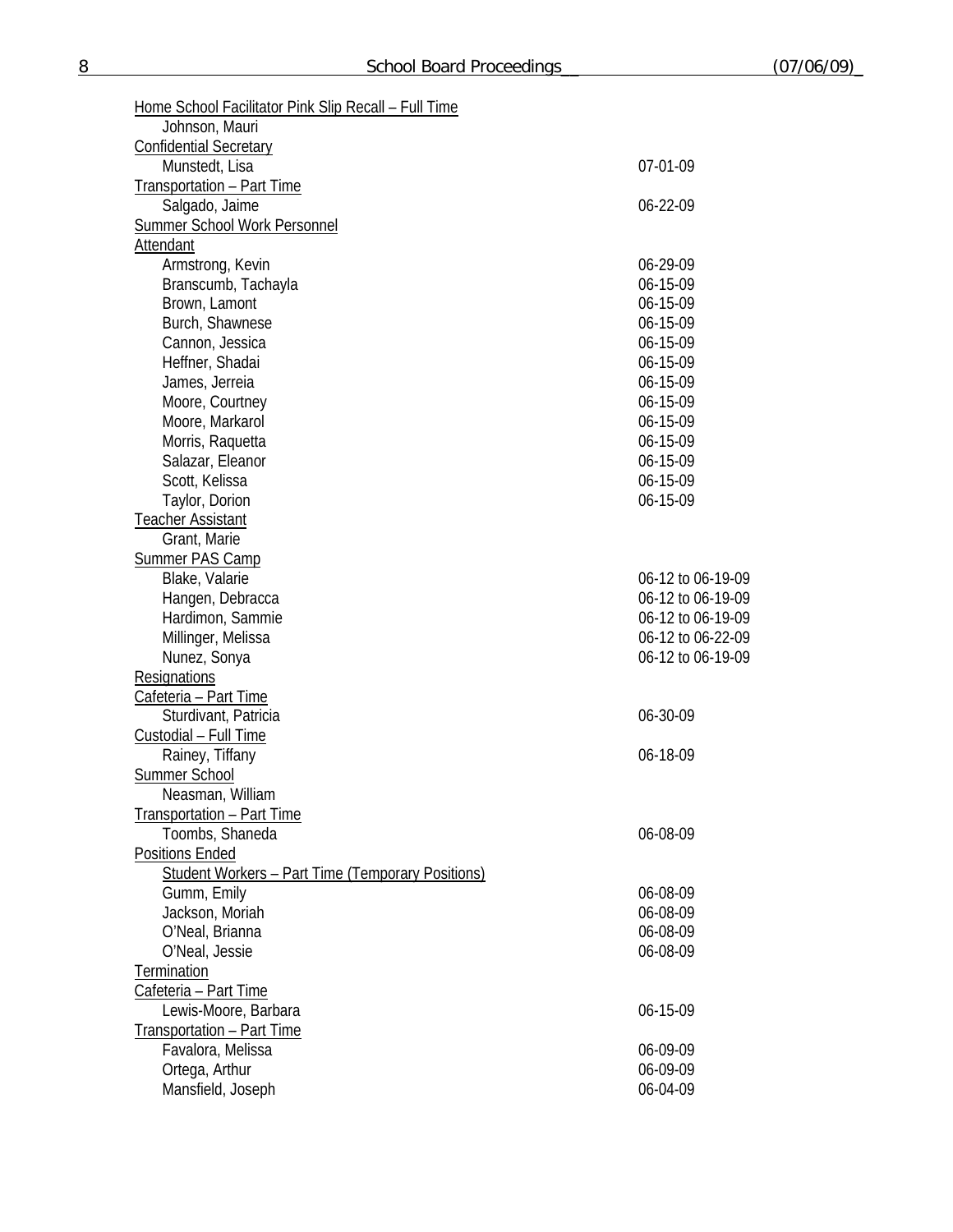| Non-Certified Substitute<br>Appointments |                |
|------------------------------------------|----------------|
| Clerical                                 |                |
| Janke, Cynthia                           | $06-17-09$     |
| Resignations                             |                |
| Attendants                               |                |
| Olson, Kayla                             | $06 - 15 - 09$ |
| Termination                              |                |
| Attendants                               |                |
| Young, Linda                             | 06-08-09       |

On roll call, 6 ayes. Motion carried.

TRAVEL REQUESTS - Moved by Parker, seconded by Stowell approval of the travel requests as presented by the administration. (Copy is on file in the board secretary's office.)

On roll call, 6 ayes. Motion carried.

**INTERIM PAYMENTS** – Moved by Parker, seconded by Stowell that the Board of Education approve the School District's expenditure of funds to defray necessary and proper expenses and liabilities of the School District incurred for educational or operations and maintenance or transportation or site and construction purposes of the District, until which time the Annual Budget of the District is adopted in conformity with applicable sections of the Illinois School Code.

On roll call, 6 ayes. Motion carried.

**RESOLUTION APPROVING THE ILLINOIS SCHOOL DISTRICT LIQUID ASSET FUND PLUS CERTIFICATE OF DEPOSIT PROGRAM (ISDLAF+)** Moved by Parker, seconded by Stowell that the resolution be approved as presented.

> **Illinois School District Liquid Asset Fund Plus**

Optional Fixed- Rate/Certificate of Deposit Investment Resolution

WHEREAS, the Treasurer of this school district is a Participant of the Illinois School District Liquid Asset Fund Plus (the "Fund"); and

WHEREAS, this Board deems it to be in the best interest of this school district for its Treasurer to make use, from time to time, of the Fixed-Rate/Certificate of Deposit Investment Service available to Participants of the Fund; and

WHEREAS, a list of criteria (the "Criteria"), for Depositories and Investments is Board Policy;

NOW, THEREFORE, BE IT RESOLVED by this Board that banks and savings and loan associations meeting the requirements set forth in the Criteria and included on a list approved and maintained for such purpose by the Investment Adviser of the Fund are hereby designated as depositories pursuant to Section 8-7 of The School Code of the State of Illinois, as amended, or as financial institutions in which school monies may be invested pursuant to Paragraph 902 of Chapter 85 of the Illinois Revised Statutes, as amended, and that monies of this school district may be deposited or invested therein, from time to time at the discretion of the Treasurer acting on behalf of this school district, pursuant to the Fixed-Rate/Certificate of Deposit Investment Service available to Participants of the Fund, and that a copy of the Criteria be placed in the minutes of the meeting at which this Resolution was adopted.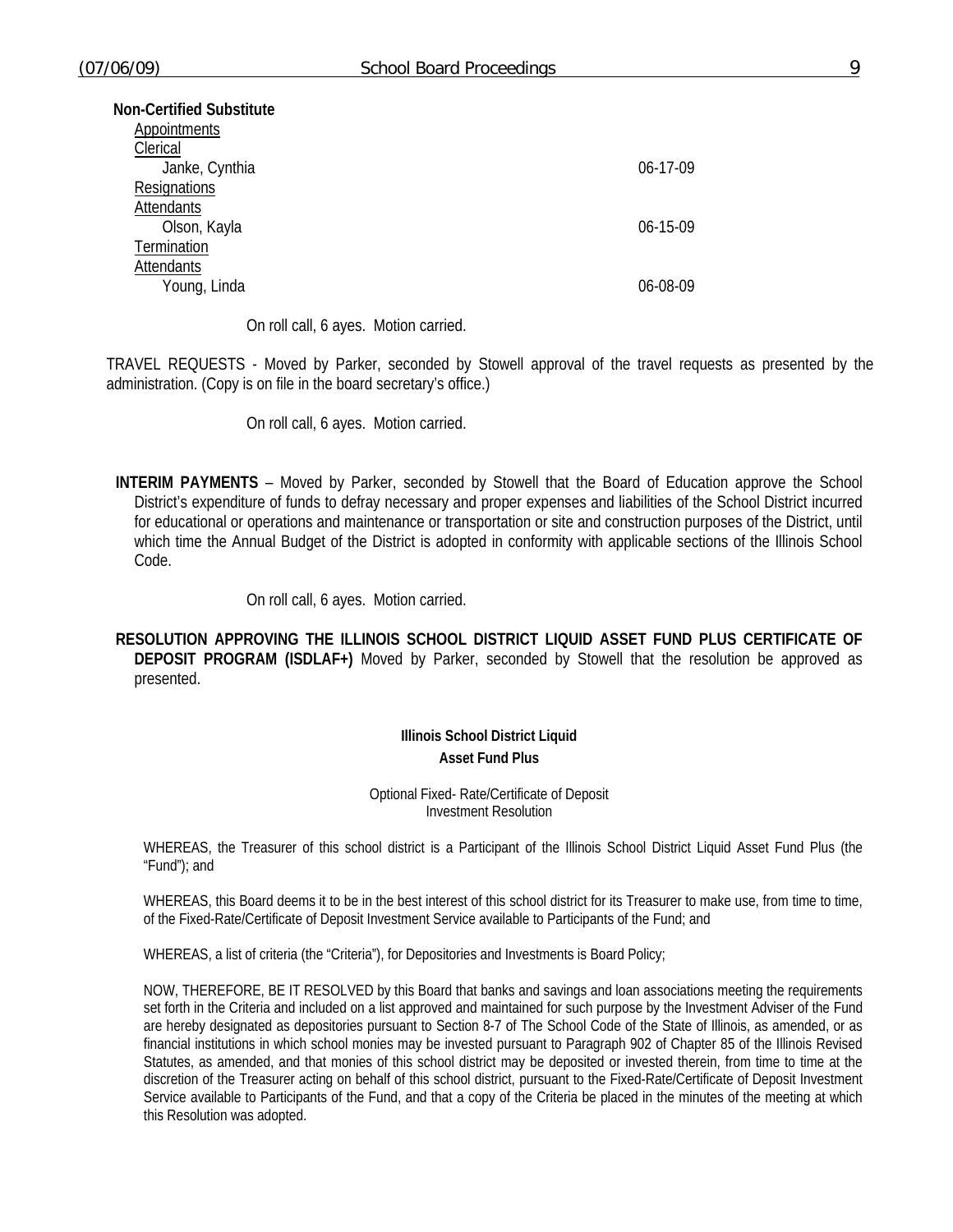On roll call, 6 ayes. Motion carried.

**RESOLUTION AUTHORIZING INTERFUND TRANSFERS AND LOANS AND AUTHORITY TO INVEST FUNDS** - Moved by

Parker, seconded by Stowell that the resolution be approved as presented.

### **INTER FUND TRANSFERS AND LOANS AND AUTHORITY TO INVEST FUNDS**

WHEREAS Pamela S. Schau is the Treasurer of the Board of Education, City of Peoria, School District 150, and as such is charged with making periodic inter fund transfers and loans, and,

WHEREAS said treasurer is responsible for the investment of idle funds of the district;

NOW THEREFORE, said Pamela S. Schau is hereby authorized to make periodic inter fund loans and transfers and to invest all idle and necessary cash of the district in securities as authorized by the school code.

FURTHER, said Treasurer shall make periodic reports to the Board of Education of any such inter fund loans and transfers and investments, said reports shall be made to the Board monthly.

On roll call, 6 ayes. Motion carried.

**TAX DEDUCTIONS** – Moved by Parker, seconded by Stowell that the resolution be approved as presented.

### **TAX DEDUCTIONS**

WHEREAS, the Revenue Act of the United States and the State of Illinois have heretofore and will hereafter require this Board to make deductions from the salaries and wages of its employees for the payment of Federal and Illinois State income taxes,

NOW THEREFORE BE IT RESOLVED THAT:

1. The proper officers of this Board be and they are hereby authorized, empowered and directed to deduct from the salaries and wages of each of the employees of this Board from time to time hereafter the amount of deductions required under said Acts of the United States and State of Illinois, and,

2. The officers of this Board be and they are hereby authorized, empowered and directed to pay all of such deductions through Commerce Bank, a banking corporation organized under the laws of the State of Illinois, using the mandatory electronic Federal Tax Payment System and the Illinois Electronics Funds Transfer Payment System.

On roll call, 6 ayes. Motion carried.

**RESOLUTION DESIGNATING DEPOSITORIES** – Moved by Parker, seconded by Stowell that the resolution designating depositories be approved.

On roll call, 6 ayes. Motion carried.

## **DEPOSITORIES**

WHEREAS, the Treasurer of this Board has requested that this Board designate a bank or banks or other depository in which all of the funds and monies in the custody of such Treasurer may be kept, as provided by law, and

WHEREAS, National City Bank, Commerce Bank, Chase Bank, South Side Trust and Savings Bank, upon filing with this Board copies of the last two sworn statements of resources and liabilities which said banks are required to submit to the Auditor of Public Accounts, the Federal Home Loan Bank Board, or to the Comptroller of the Currency.

NOW THEREFORE BE IT RESOLVED, that each of said institutions is designated by this Board as a bank or depository, in which the funds and monies in the custody of the Treasurer of this Board may be deposited; and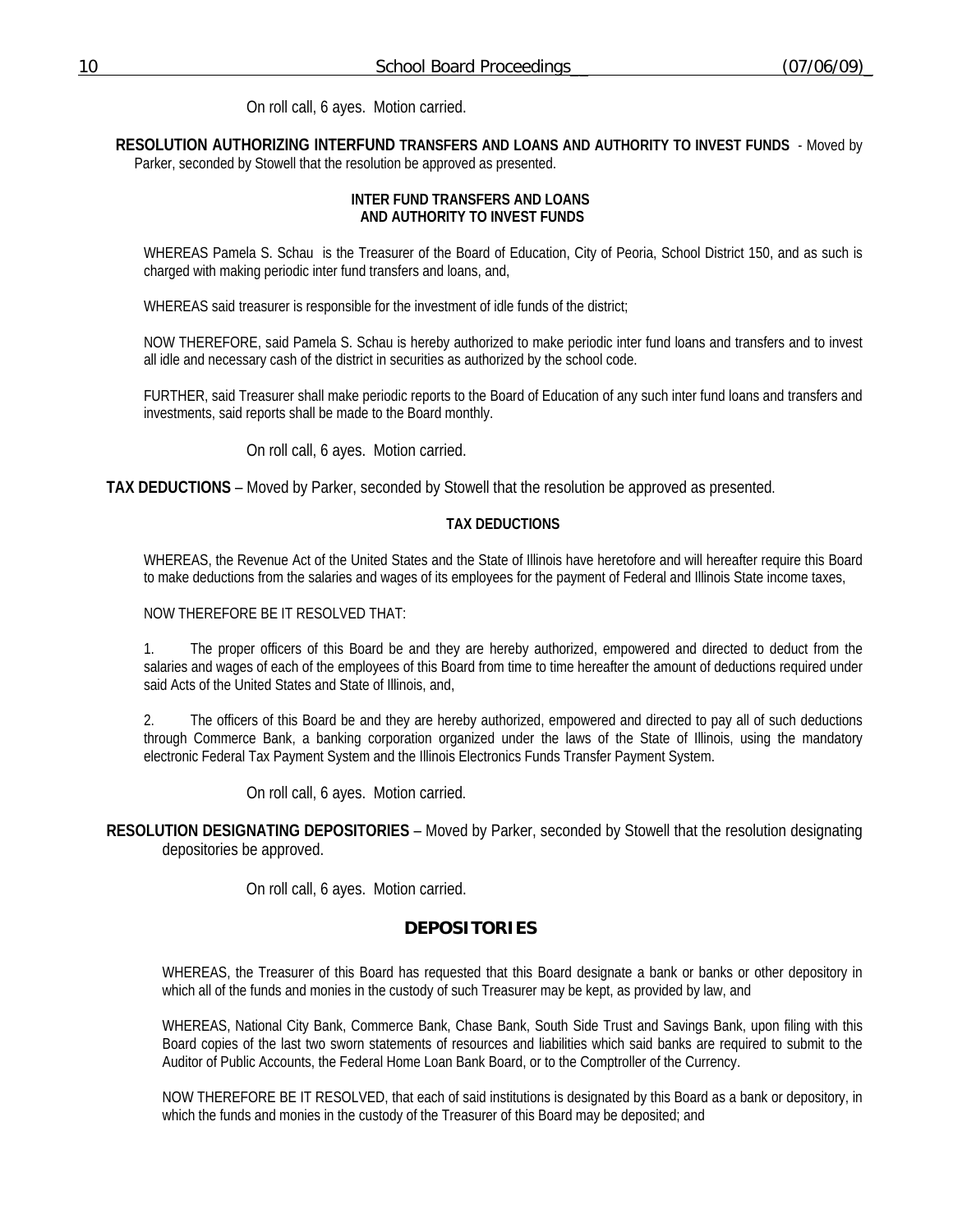BE IT FURTHER RESOLVED, that the Treasurer of this Board is hereby authorized and directed to deposit all of the funds and monies which may be or come into this possession in said banks; and

BE IT FURTHER RESOLVED, that each of said institutions so designated as aforesaid as a depository of the funds and monies this Board shall continue as such until a new or another bank or depository is designated in its name, place and stead.

On roll call, 6 ayes. Motion carried.

**RESOLUTION APPROVING TREASURER'S BOND** – Moved by Parker, seconded by Stowell that the resolution providing for a \$15,000,000 Treasurer's Bond be approved.

# TREASURER'S BOND

That the following Resolution be approved providing for a \$15,000,000 Treasurer's Bond:

WHEREAS, the maximum amount of all monies received into the hands or control of the Treasurer of this Board is anticipated to One Hundred Ten Million Dollars (\$110,000,000), and it is estimated that the largest amount that will be in the hands or control of the Treasurer at any one time is Fifty Million (\$50,000,000). Section 8-2 of the Illinois School Code requires a school district to carry a bond of 25% of the maximum amount of funds held at any one time.

NOW THEREFORE BE IT RESOLVED, that the amount of the bond of such Treasurer for the ensuing one year (July 1, 2008 through June 30, 2009) be fixed at Fifteen Million Dollars (\$15,000,000), and that the Treasurer furnish a Surety Bond as required by law, such Bond to be purchased at the expense of the Board.

On roll call, 6 ayes. Motion carried.

**CONTRACTUAL AGREEMENT WITH CHILDREN'S HOME** – Moved by Parker, seconded by Stowell that the administration be authorized to enter into a contractual agreement with Children's Home to provide mental health counseling services to our students.

On roll call, 6 ayes. Motion carried.

**HEALTH SERVICES CONSULTANTS, INC. CONTRACT FOR FY10** – Moved by Parker, seconded by Stowell that the administration be authorized to enter into a Purchase of Agreement with health Services Consultants to secure speech/language services for selected students with orthopedic impairments, vision disabilities, other health impairments and traumatic brain injury being served at Lindbergh Middle School, Peoria High School and Richwoods High School. The anticipated expenditure requested for authorization is \$80,000 unless additional IEP requirements necessitate service increase and meets with approval of Peoria Public Schools.

On roll call, 6 ayes. Motion carried.

**FY10 PEORIA PUBLIC SCHOOL DISTRICT #150/TAZEWELL-MASON COUNTIES SPECIAL EDUCATION ASSOCIATION AUDIOLOGY AGREEMENT** – Moved by Parker, seconded by Stowell that the administration be authorized to enter into an Agreement with East Peoria Community High School District #309 on behalf of Tazewell-Mason Counties Special Education Association in order to contract one (1) day per week of the Peoria Public School District #150 audiologist's time to provide diagnostic service from August 29, 2009 through May 28, 2010. For these services Peoria Public School District #150 will be reimbursed for actual salary, benefits and mileage costs.

On roll call, 6 ayes. Motion carried.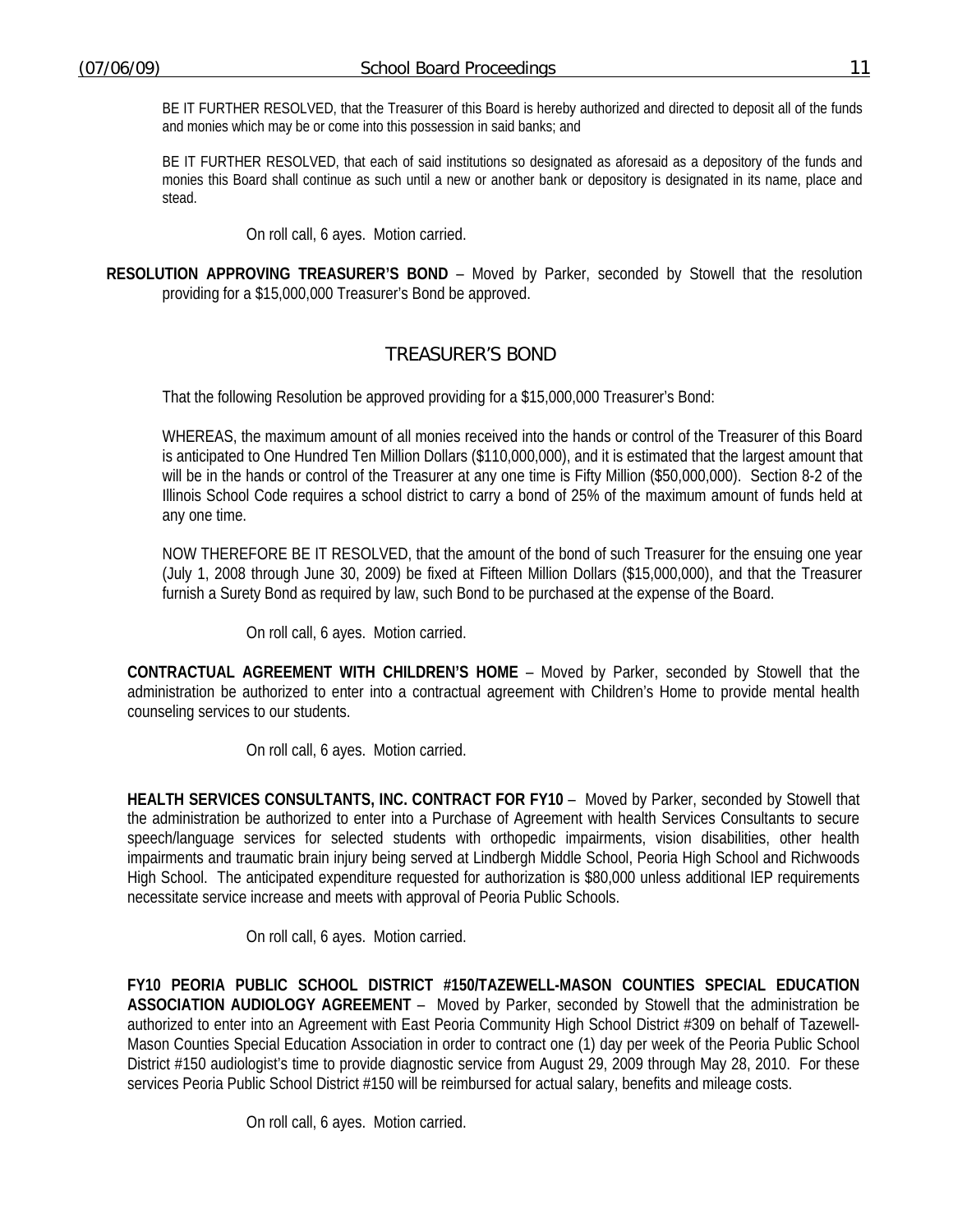**TCRC SIGHT CENTER** – Moved by Parker, seconded by Stowell that the administration be authorized to enter into a Purchase of Agreement with TCRC Sight Center to secure orientation and mobility services for selected students with visual impairments. The anticipated expenditure requested for authorization is \$8,000 unless additional IEP requirement necessitate service increase and meets with approval by Peoria Public Schools.

On roll call, 6 ayes. Motion carried.

**CONTRACT WITH INSTITUE OF PHYSICAL MEDICINE AND REHABILITATION FY 10** – Moved by Parker, seconded by Stowell that the administration be authorized to enter into a Purchase of Services Agreement with the Institute of Physical Medicine and Rehabilitation on behalf of Peoria Public School District #150. The anticipated expenditure requested for authorization is \$421,038.51 unless changes in personnel require salary adjustments or additional IEP requirements necessitate service increase and meets with approval of Peoria Public School District #150.

On roll call, 6 ayes. Motion carried.

**CONTRACT TO PROVIDE PRACTICUM EXPERIENCE** – Moved by Parker, seconded by Stowell that the Administration be authorized to enter into an agreement with the State of Oregon, Acting By and Through the State Board of High Education on Behalf of the University of Oregon, College of Education to provide a practicum experience for a student studying speech and language therapy.

On roll call, 6 ayes. Motion carried.

## **DELIBERATION AGENDA** - .

Expulsions – Moved by Stowell seconded by Butler that the Expulsions listed on the report dated July 6, 2009 be approved as amended.

> On roll call, 4 ayes. Parker, Petelle, Ross, Stowell 2 nay. Butler, Gorenz. Motion carried.

 **APPROVAL OF CONTRACT FOR COMPTROLLER/TREASURER** – Moved by Parker, seconded by Stowell that the contact for Pamela S. Schau as Comptroller/Treasurer of the Board of Education of the City of Peoria School District Number 150, Peoria, Illinois effective July 1, 2009 for a term ending June 30, 2011 be approved at an annual salary of \$125,000 be approved.

On roll call, 6 ayes. Motion carried.

## **APPROVAL OF SINGLE SOURCE BID FOR EMERGENCY RESTORATION WORK AT THOMAS JEFFERSON**

**PRIMARY SCHOOL** – Moved by Stowell, seconded by Butler to authorize the administration to enter into a contract with Menold Construction and Restoration for additional Health/Life Safety related work with building modifications at Thomas Jefferson Primary School required by the current Health/Life Safety Code for Public Schools.

Mr. Stowell noted that there is an enhancement package for Thomas Jefferson Primary School that was discussed at the Building Committee meeting. The cost of the enhancements would be greatly reduced if they are completed with the current Health/Life Safety related work as compared to a later date. Funding for the project is being discussed.

On roll call, 6 ayes. Motion carried.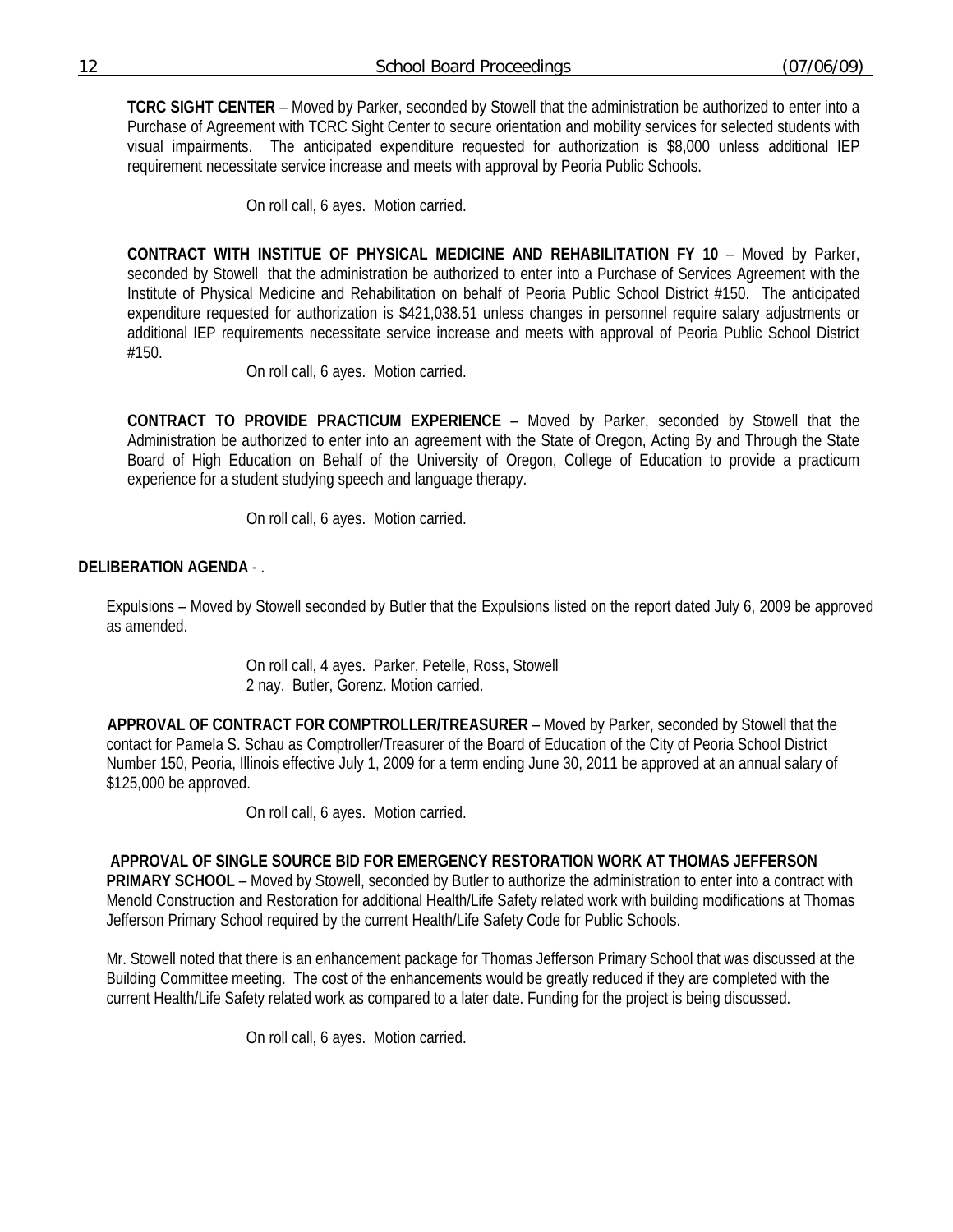## **INFORMATION ITEMS – REPORTS FROM SUPERINTENDENT AND STAFF** –

- 1. GOAL 1 STUDENT ACHIEVEMENT **Letter of Intent**  Mr. Hinton reported that a Letter of Intent to present a proposal for a charter school has been received from one group. The next step is for the group to design the framework for the review committee. If that framework meets the review committee's approval the group would then present a full proposal by October 1, 2009. The recommendation would come to the Board of Education in November 2009.
- 2. Goal 2 FISCAL RESPONSIBILITY PURCHASE ORDERS OVER \$2,500 Mrs. Schau presented this report for the Board's review. Questions were asked and answered regarding the report. Mr. Walvoord clarified that the amount of the PO with John Hopkins is for year two of their contract.
- 3. GOAL 3 QUALITY STAFF **Study of the Early Release Program for Staff Development** Bradley Professor Dr. Michael Risen presented the Executive Summary of his findings. Those include: continue the program for at lease two more years, have all principals commit to using the Universal Leadership Teams in the planning and implementation of the program throughout the year, utilize at least one of the last two ERP session to plan ideas or activities for the upcoming school year. He did note that the survey had limited participation and if the survey was given again in the fall he would be glad to compile the results.
- 4. GOAL 4 SAFE, CARING ENVIRONMENTS
- 5. GOAL 5 CULTURE OF CUSTOMER SERVICE Report of Requests under the Freedom of Information Act and Status of Such Requests – Mr. Hinton reported that since our last meeting 10 FOIA requests have been received - 8 have been filled and 2 are pending. (Copy is on file in the board secretary's office.)

**REPORTS AND SUGGESTIONS BY BOARD MEMBERS** – Mr. Stowell announced that the Irving Primary School "Can Do" Walk is September 12, 2009. He also reported that the Educational Foundation Golf Outing was successful. He thanked Glen Oak Christian Church for their outreach programs. He asked for discussion on ending the adult education program and using the funding to promote early childhood activities. Mr. Hinton replied that the District has received notice that funding for Adult Education programs would not be available. We also received notice that WECEPT funding has been eliminated, and the Reading Improvement Block Grant funding from the State has been on the list to be eliminated. He also asked for discussion on the central/decentralization of management for school principals. He noted that that the community is clamoring for the empowerment of principals.

Mrs. Petelle asked if it was possible for the public to submit written statements to the Board of Education. Attorney Walvoord replied that written statements are permissible.

ADJOURNMENT – Dr. Gorenz adjourned the regular meeting at 8:20 p.m. back into executive session.

 Julia A. Cramer, Board Secretary

ATTEST:

David L. Gorenz Board President